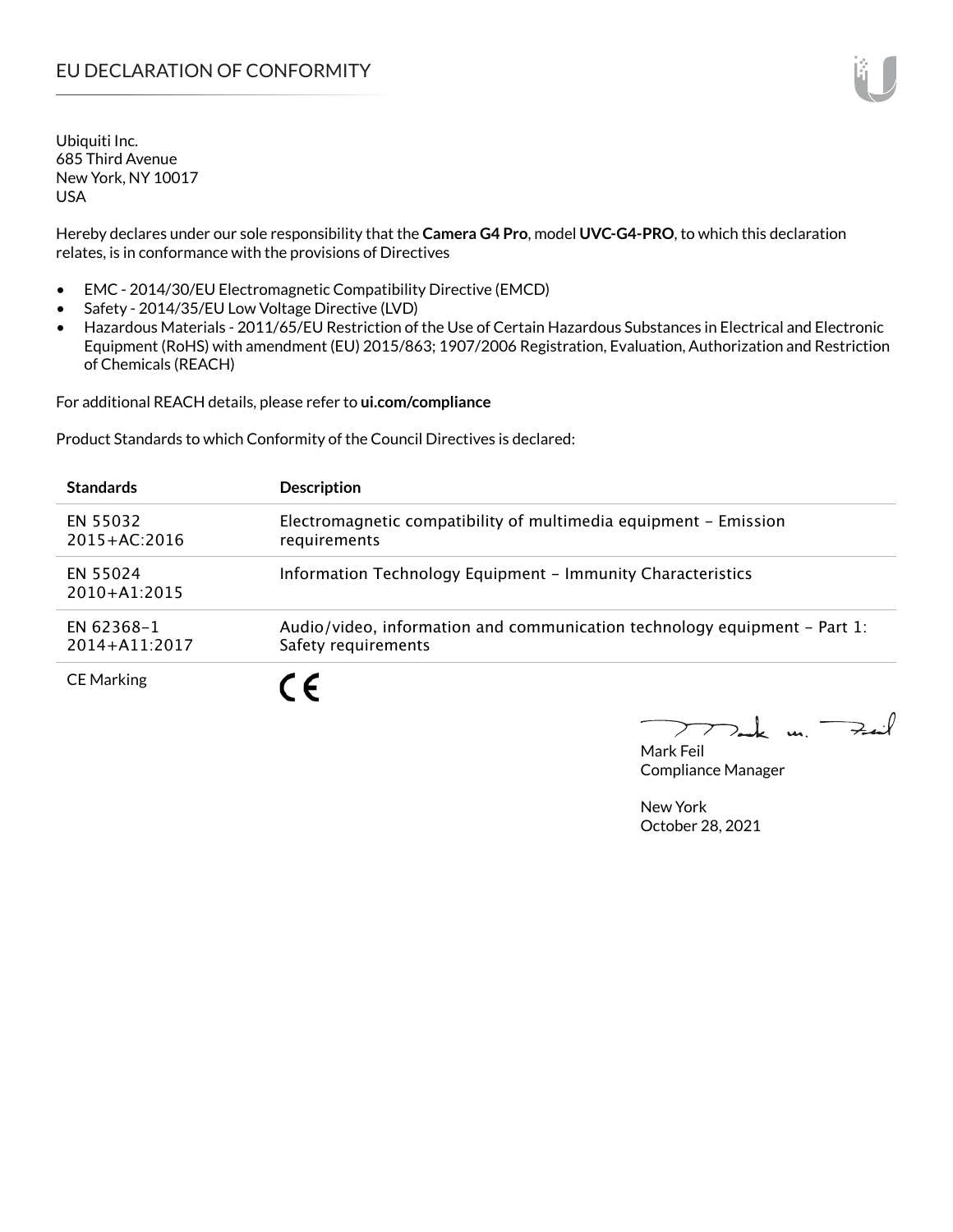# **UVC-G4-PRO**

#### **български** [Bulgarian]

С настоящото Ubiquiti декларира, че това устройство UVC-G4-PRO е в съответствие със съществените изисквания и други приложими разпоредби на Директиви 2014/30/ЕС, 2014/35/ЕС.

# **Hrvatski** [Croatian]

Ubiquiti ovim putem izjavljuje da je ovaj uređaj UVC-G4-PRO sukladan osnovnim zahtjevima i ostalim bitnim odredbama Direktiva 2014/30/EU, 2014/35/EU.

# **Čeština** [Czech]

Ubiquiti tímto prohlašuje, že toto UVC-G4-PRO zařízení, je ve shodě se základními požadavky a dalšími příslušnými ustanoveními směrnic 2014/30/EU, 2014/35/EU.

# **Dansk** [Danish]

Hermed, Ubiquiti, erklærer at denne UVC-G4-PRO enhed, er i overensstemmelse med de væsentlige krav og øvrige relevante krav i direktiver 2014/30/EU, 2014/35/EU.

# **Nederlands** [Dutch]

Hierbij verklaart Ubiquiti, dat deze UVC-G4-PRO apparaat, in overeenstemming is met de essentiële eisen en de andere relevante bepalingen van richtlijnen 2014/30/EU, 2014/35/EU.

# **English**

Hereby, Ubiquiti, declares that this UVC-G4-PRO device, is in compliance with the essential requirements and other relevant provisions of Directives 2014/30/EU, 2014/35/EU.

# **Eesti keel** [Estonian]

Käesolevaga Ubiquiti kinnitab, et antud UVC-G4-PRO seade, on vastavus olulistele nõuetele ja teistele asjakohastele sätetele direktiivide 2014/30/EL, 2014/35/EL.

# **Suomi** [Finnish]

Täten Ubiquiti vakuuttaa, että tämä UVC-G4-PRO laite, on yhdenmukainen olennaisten vaatimusten ja muiden sitä koskevien direktiivien 2014/30/EU, 2014/35/EU.

# **Français** [French]

Par la présente Ubiquiti déclare que l'appareil UVC-G4-PRO, est conforme aux exigences essentielles et aux autres dispositions pertinentes des directives 2014/30/UE, 2014/35/UE.

# **Deutsch** [German]

Hiermit erklärt Ubiquiti, dass sich dieses UVC-G4-PRO Gerät, in Übereinstimmung mit den grundlegenden Anforderungen und den anderen relevanten Vorschriften der Richtlinien 2014/30/EU, 2014/35/EU befindet.

# **Ελληνικά** [Greek]

Δια του παρόντος, Ubiquiti, δηλώνει ότι αυτή η συσκευή UVC-G4-PRO, είναι σε συμμόρφωση με τις βασικές απαιτήσεις και τις λοιπές σχετικές διατάξεις των οδηγιών 2014/30/EE, 2014/35/EE.

# **Magyar** [Hungarian]

Ezennel Ubiquiti kijelenti, hogy ez a UVC-G4-PRO készülék megfelel az alapvető követelményeknek és más vonatkozó 2014/30/EU, 2014/35/EU irányelvek rendelkezéseit.

#### **Íslenska** [Icelandic]

Hér, Ubiquiti, því yfir að þetta UVC-G4-PRO tæki er í samræmi við grunnkröfur og önnur viðeigandi ákvæði tilskipana 2014/30/ESB, 2014/35/ESB.

#### **Italiano** [Italian]

Con la presente, Ubiquiti, dichiara che questo dispositivo UVC-G4-PRO, è conforme ai requisiti essenziali ed alle altre disposizioni pertinenti delle direttive 2014/30/UE, 2014/35/UE.

#### **Latviešu valoda** [Latvian]

Ar šo, Ubiquiti, deklarē, ka UVC-G4-PRO ierīce, ir saskaņā ar būtiskajām prasībām un citiem attiecīgiem noteikumiem Direktīvās 2014/30/ES, 2014/35/ES.

#### **Lietuvių kalba** [Lithuanian]

Ubiquiti deklaruoja, kad šis UVC-G4-PRO įrenginys atitinka esminius reikalavimus ir kitas 2014/30/ES, 2014/35/ES Direktyvų nuostatas.

#### **Malti** [Maltese]

Hawnhekk, Ubiquiti, tiddikjara li dan il-mezz UVC-G4-PRO huwa konformi mar-rekwiżiti essenzjali u dispożizzjonijiet rilevanti oħrajn ta 'Direttivi 2014/30/UE, 2014/35/UE.

#### **Norsk** [Norwegian]

Herved Ubiquiti, erklærer at denne UVC-G4-PRO enheten, er i samsvar med de grunnleggende kravene og andre relevante bestemmelser i direktivene 2014/30/EU, 2014/35/EU.

#### **Polski** [Polish]

Niniejszym, Ubiquiti, oświadcza, że urządzenie UVC-G4-PRO, jest zgodny z zasadniczymi wymaganiami oraz pozostałymi stosownymi postanowieniami Dyrektyw 2014/30/UE, 2014/35/UE.

#### **Português** [Portuguese]

Ubiquiti declara que este dispositivo UVC-G4-PRO, está conforme com os requisitos essenciais e outras disposições das Directivas 2014/30/UE, 2014/35/UE.

#### **Română** [Romanian]

Prin prezenta, Ubiquiti declară că acest dispozitiv UVC-G4-PRO este în conformitate cu cerințele esențiale și alte prevederi relevante ale Directivelor 2014/30/UE, 2014/35/UE.

# **Slovenčina** [Slovak]

Týmto Ubiquiti, prehlasuje, že toto UVC-G4-PRO zariadenie, je v súlade so základnými požiadavkami a ďalšími relevantnými ustanoveniami smernice 2014/30/EÚ, 2014/35/EÚ.

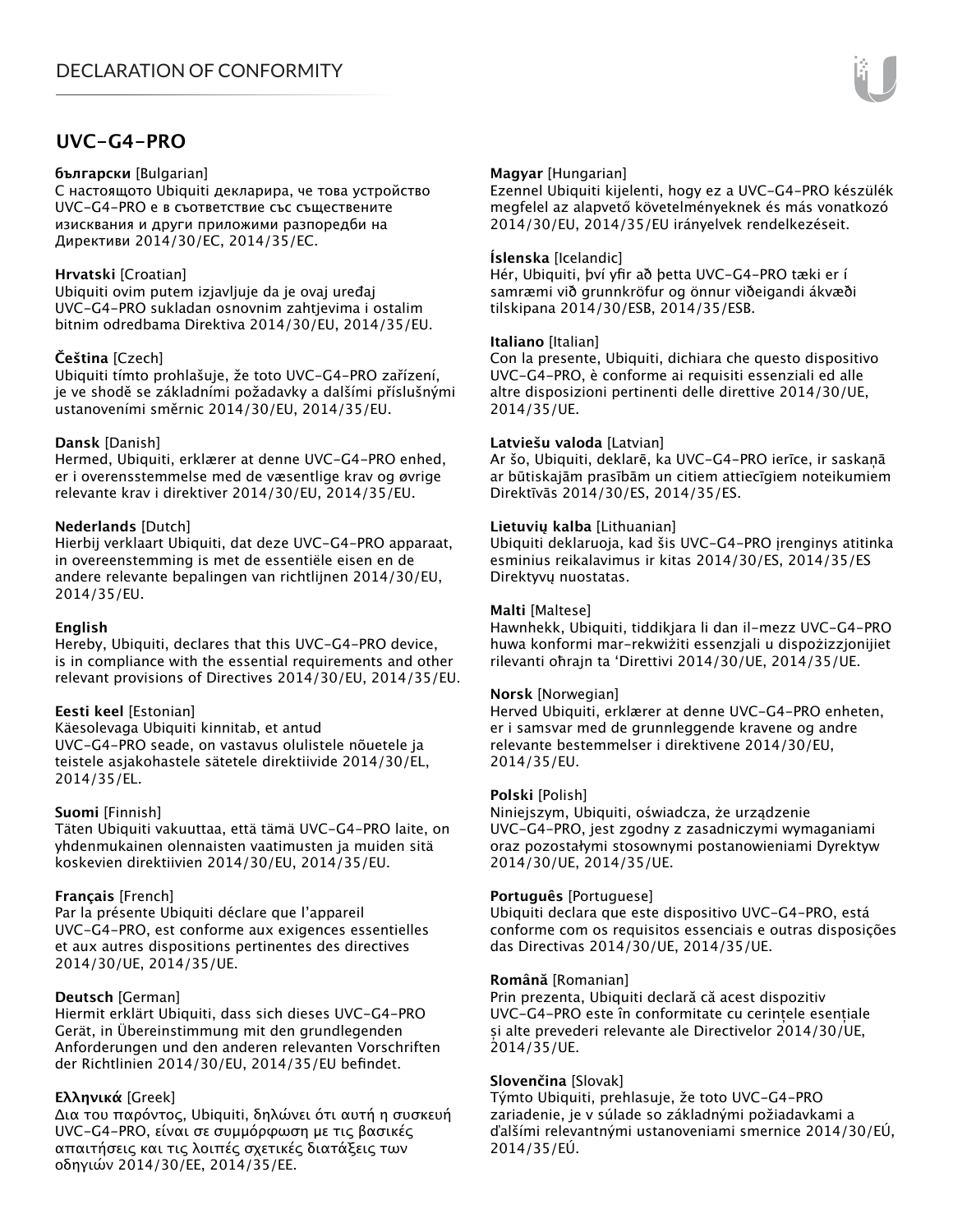#### **Slovenščina** [Slovenian]

Družba Ubiquiti izjavlja, da je naprava UVC-G4-PRO v skladu z obveznimi zahtevami in drugimi ustreznimi določbami direktiv 2014/30/EU in 2014/35/EU.

#### **Español** [Spanish]

Por medio de la presente Ubiquiti declara que este dispositivo UVC-G4-PRO, cumple con los requisitos esenciales y cualesquiera otras disposiciones aplicables o exigibles de las Directivas 2014/30/UE, 2014/35/UE.

### **Svenska** [Swedish]

Härmed Ubiquiti, intygar att denna UVC-G4-PRO enhet är i överensstämmelse med de väsentliga egenskapskrav och övriga relevanta bestämmelser som framgår av direktiven 2014/30/EU, 2014/35/EU.

#### **Accessories**:

https://www.ui.com/products/#default https://www.ui.com/products/#accessories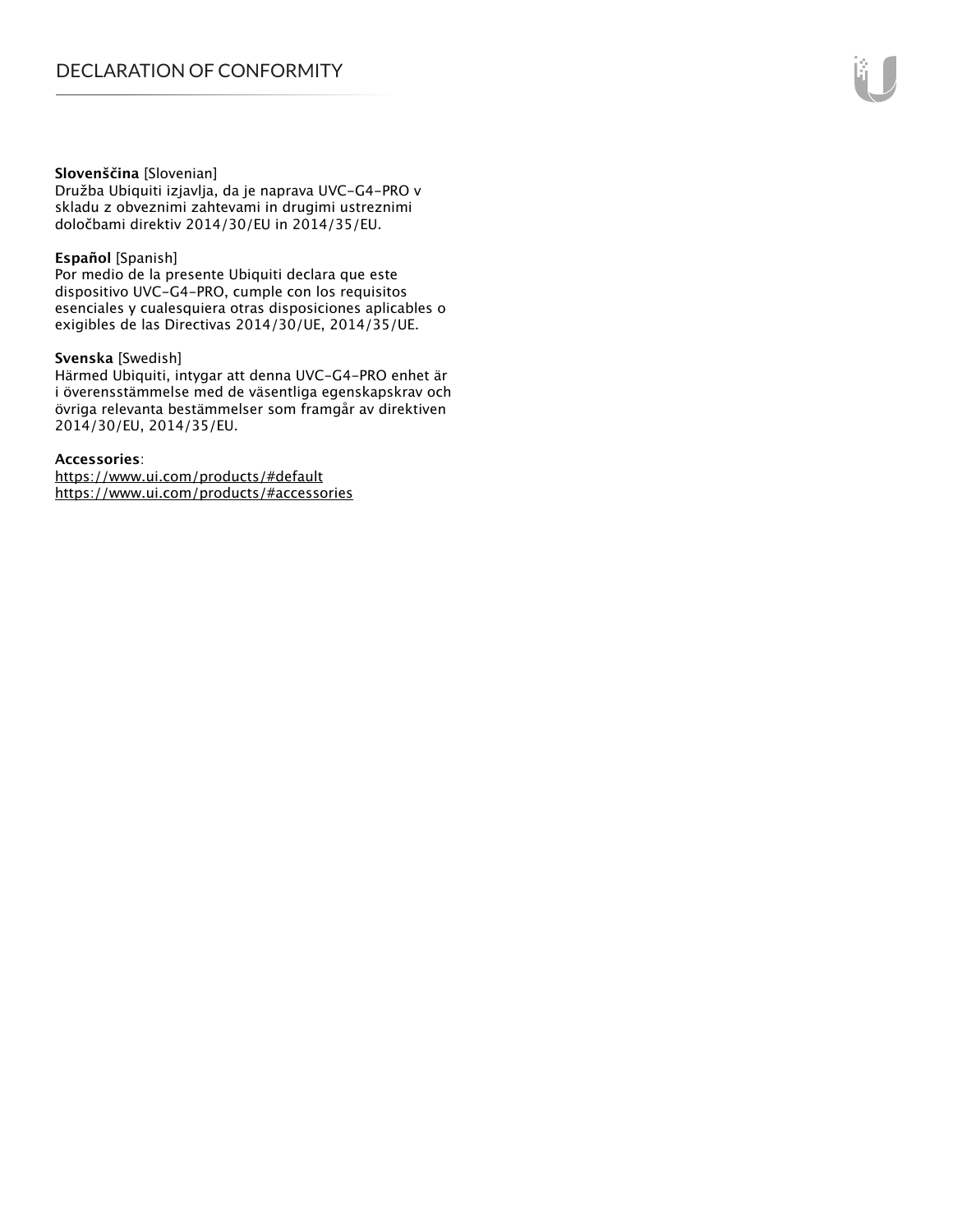Hereby declares under our sole responsibility that the **Camera G4 Pro**, model **UVC-G4-PRO**, to which this declaration relates, is in conformance with the provisions of UK Regulations

- Electromagnetic Compatibility Regulations 2016
- Electrical Equipment (Safety) Regulations 2016
- Hazardous Materials The Restriction of the Use of Certain Hazardous Substances in Electrical and Electronic Equipment Regulations 2012; 1907/2006 Registration, Evaluation, Authorization and Restriction of Chemicals (REACH)

For additional REACH details, please refer to **ui.com/compliance**

Product Standards to which Conformity of the Council Directives is declared:

| <b>Standards</b>                | <b>Description</b>                                                                               |
|---------------------------------|--------------------------------------------------------------------------------------------------|
| EN 55032<br>$2015 + AC:2016$    | Electromagnetic compatibility of multimedia equipment - Emission require-<br>ments               |
| EN 55024<br>$2010+A1:2015$      | Information Technology Equipment - Immunity Characteristics                                      |
| EN 62368-1<br>$2014 + A11:2017$ | Audio/video, information and communication technology equipment – Part 1:<br>Safety requirements |
| <b>UKCA Marking</b>             | UK.                                                                                              |

 $k$  un  $\rightarrow$  $\sum$ 

Mark Feil Compliance Manager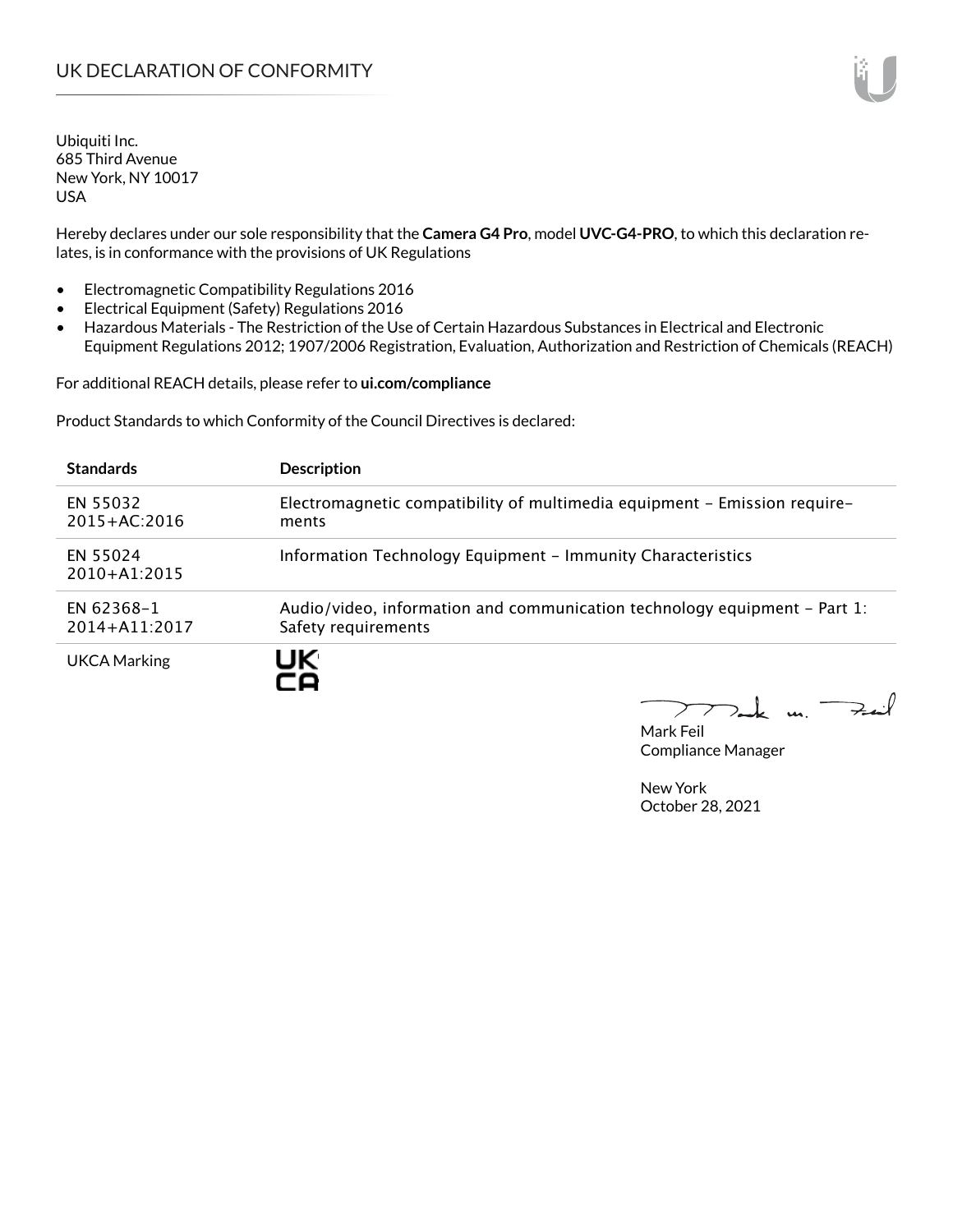# DICHIARAZIONE DI CONFORMITÀ UE ITALIAN ITALIAN

Ubiquiti Inc. 685 Third Avenue New York, NY 10017 USA

Con la presente dichiara sotto la propria esclusiva responsabilità che l' **Camera G4 Pro**, modello **UVC-G4-PRO**, a cui si riferisce la presente dichiarazione, è conforme alle disposizioni delle Direttive

- EMC -2014/30/UE Direttiva sulla Compatibilità Elettromagnetica (EMCD)
- Sicurezza -2014/35/UE Direttiva sulla Bassa Tensione (LVD)
- Materiali Pericolosi -2011/65/UE Restrizione dell'uso di alcune Sostanze Pericolose nelle Apparecchiature Elettriche ed Elettroniche (RoHS) con emendamento (UE) 2015/863; 1907/2006 Registrazione, Valutazione, Autorizzazione e Restrizione delle Sostanze Chimiche (REACH)

Per ulteriori dettagli sul REACH, fare riferimento a **ui.com/compliance**

| <b>Standard</b>   | <b>Descrizione</b>                                                       |
|-------------------|--------------------------------------------------------------------------|
| EN 55032          | Compatibilità elettromagnetica delle apparecchiature multimediali -      |
| $2015 + AC:2016$  | Prescrizioni di Emissione                                                |
| EN 55024          | Apparecchiature per la tecnologia dell'informazione – Caratteristiche di |
| $2010+A1:2015$    | immunità - Limiti e metodi di misura                                     |
| EN 62368-1        | Apparecchiature per la tecnologia audio/video, dell'informazione e della |
| 2014+A11:2017     | comunicazione - Parte 1: Requisiti di sicurezza                          |
| <b>CE Marking</b> | 7 C                                                                      |

Fail  $\mathbf{u}$ 

Mark Feil Compliance Manager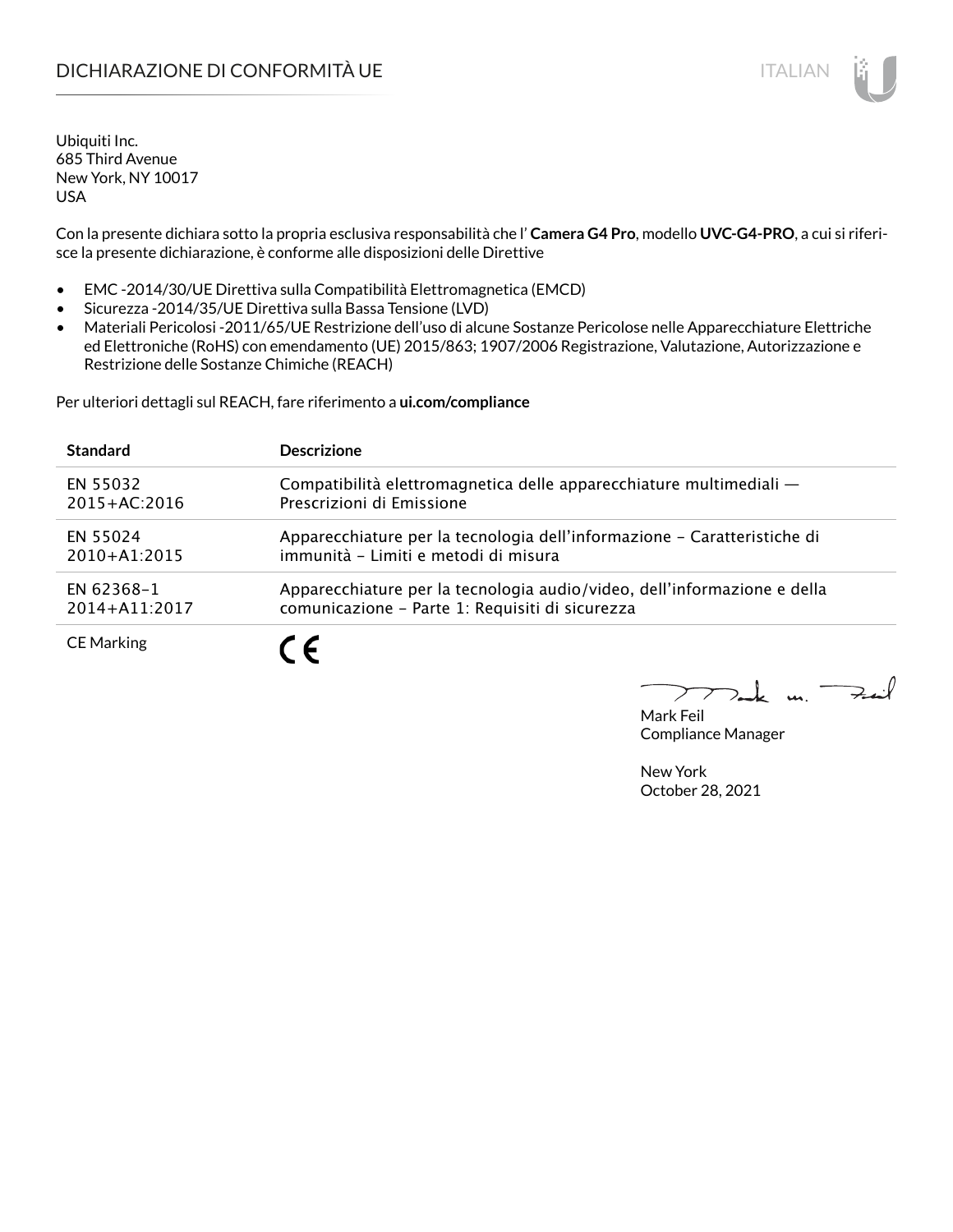# DÉCLARATION DE CONFORMITÉ UE EN ENCHANGEMENT DE CONFORMITÉ UNE ENCHANGEMENT DE CONFORMITÉ UNE ENCHANGEMENT DE

Ubiquiti Inc. 685 Third Avenue New York, NY 10017 USA

Déclare par la présente, sous notre seule responsabilité, que l'**Camera G4 Pro**, modèle **UVC-G4-PRO**, auquel se rapporte cette déclaration, est conforme aux dispositions des Directives

- EMC -2014/30/EU Directive sur la Compatibilité Electromagnétique (EMCD)
- Sécurité -2014/35/EU Directive sur la Basse Tension (LVD)
- Matières dangereuses -2011/65/UE Restriction de l'utilisation de Certaines Substances Dangereuses dans les Equipements Electriques et Electroniques (RoHS) avec amendement (EU) 2015/863 ; 1907/2006 Enregistrement, Evaluation, Autorisation et Restriction des Produits Chimiques (REACH)

Pour plus de détails sur le règlement REACH, veuillez consulter le site **ui.com/compliance**

| <b>Normes</b>     | La description                                                           |
|-------------------|--------------------------------------------------------------------------|
| EN 55032          | Compatibilité électromagnétique des équipements multimédia - Exigences   |
| $2015 + AC:2016$  | d'émission                                                               |
| EN 55024          | Appareils de traitement de l'information - Caractéristiques d'immunité - |
| $2010+A1:2015$    | Limites et méthodes de mesure                                            |
| EN 62368-1        | Equipements des technologies de l'audio/vidéo, de l'information et de la |
| 2014+A11:2017     | communication - Partie 1 : exigences de sécurité                         |
| <b>CE Marking</b> | $\epsilon$                                                               |

 $\mu$ . Fail

Mark Feil Compliance Manager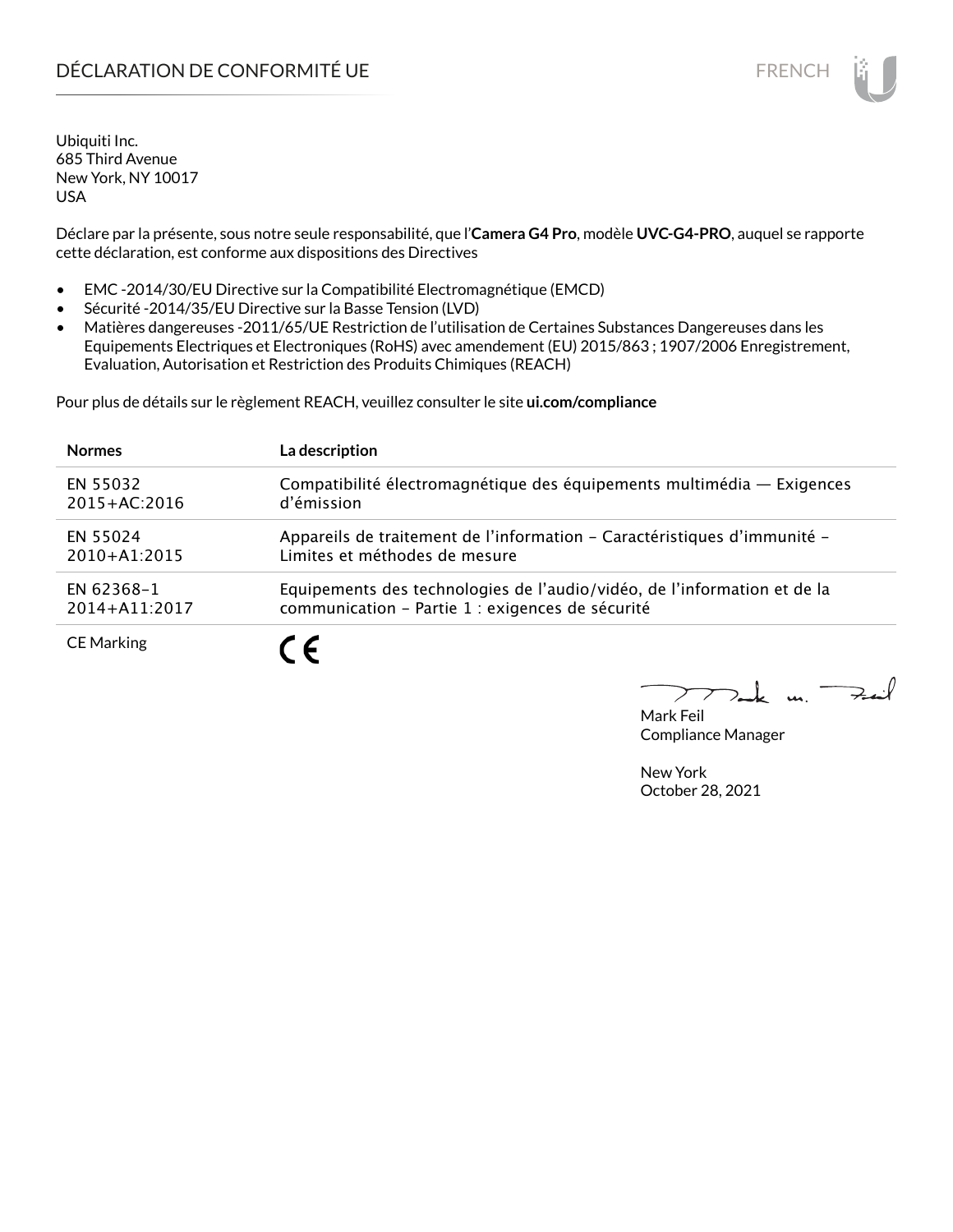Por la presente declaramos bajo nuestra exclusiva responsabilidad que el **Camera G4 Pro**, modelo **UVC-G4-PRO**, al que se refiere esta declaración, es conforme con las disposiciones de las Directivas

- EMC -2014/30/Directiva de Compatibilidad Electromagnética de la UE (EMCD)
- Seguridad -2014/35/Directiva de Baja Tensión de la UE (LVD)
- Materiales Peligrosos -2011/65/UE Restricción de la Utilización de Determinadas Sustancias Peligrosas en Aparatos Eléctricos y Electrónicos (RoHS) con la enmienda (UE) 2015/863; 1907/2006 Registro, Evaluación, Autorización y Restricción de Sustancias Químicas (REACH)

Para más detalles sobre el REACH, consulte **ui.com/compliance**

| <b>Estándares</b>            | Descripción                                                                                                          |
|------------------------------|----------------------------------------------------------------------------------------------------------------------|
| EN 55032<br>$2015 + AC:2016$ | Compatibilidad electromagnética de equipos multimedia. Requisitos de emisión                                         |
| EN 55024<br>$2010 + A1:2015$ | Equipos de tecnología de la información - Características de inmunidad -<br>Límites y métodos de medida              |
| EN 62368-1<br>2014+A11:2017  | Equipos de audio y vídeo, de tecnología de la información y de la comunicación<br>- Parte 1: Requisitos de seguridad |
| <b>CE Marking</b>            | $\overline{\phantom{a}}$                                                                                             |

Mark Feil Compliance Manager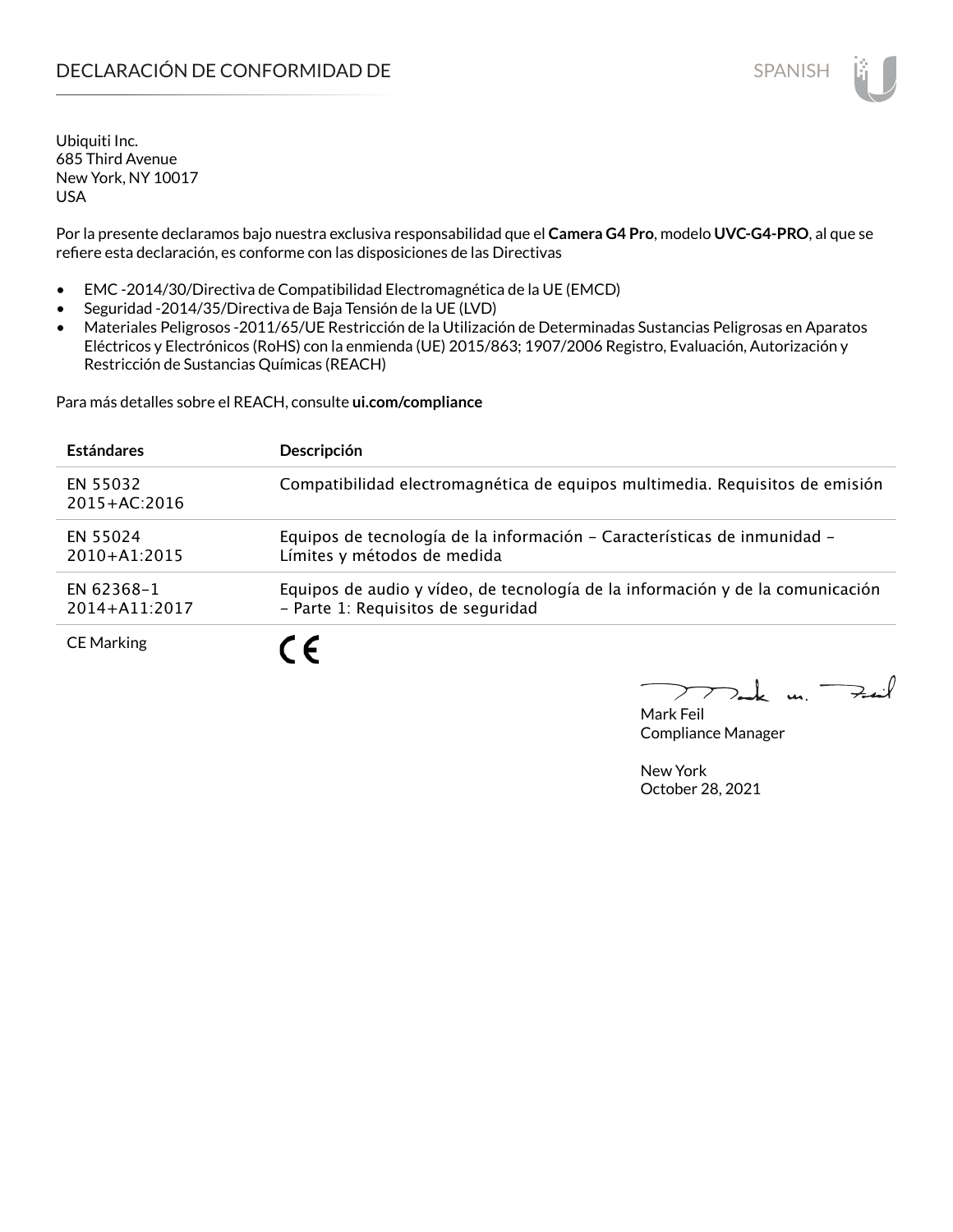# DECLARAȚIA DE CONFORMITATE UE EXTERNATION ANNO 1999 EN ANNO 1999 ROMANIAN

Ubiquiti Inc. 685 Third Avenue New York, NY 10017 USA

Prin prezenta declarăm sub răspunderea noastră exclusivă că "Camera G4 Pro", modelul UVC-G4-PRO, la care se referă această declarație, este în conformitate cu prevederile directivelor următoare:

- EMC -2014/30/EU Electromagnetic Compatibility Directive (EMCD) (Directiva UE privind compatibilitatea electromagnetică)
- Siguranță -2014/35/EU Low Voltage Directive (LVD) (Directiva UE privind joasa tensiune)
- Materiale periculoase -2011/65/EU Restriction of the Use of Certain Hazardous Substances in Electrical and Electronic Equipment (RoHS) with amendment (EU) 2015/863 (Directiva UE privind restricția utilizării anumitor substanțe periculoase în echipamentele electrice și electronice (RoHS) cu amendamentele ulterioare); 1907/2006 Registration, Evaluation, Authorization and Restriction of Chemicals (REACH) (Regulamentul Uniunii Europene privind înregistrarea, evaluarea si autorizarea produselor chimice)

Pentru detalii suplimentare referitoare la regulamentul REACH, vă rugăm să consultați site-ul **ui.com/compliance**

| <b>Standarde</b>  | <b>Descriere</b>                                                                 |
|-------------------|----------------------------------------------------------------------------------|
| EN 55032          | Compatibilitatea electromagnetică a echipamentelor multimedia - Cerințe          |
| 2015+AC:2016      | privind emisiile                                                                 |
| EN 55024          | Echipamente pentru tehnologia informației. Caracteristici ale imunității. Limite |
| $2010+A1:2015$    | si metode de măsurare                                                            |
| EN 62368-1        | Echipamente tehnologice audio / video, informaționale și de comunicații. Partea  |
| 2014+A11:2017     | 1: Cerințe de siguranță                                                          |
| <b>CE Marking</b> | $\epsilon$                                                                       |

m. Fail

Mark Feil Compliance Manager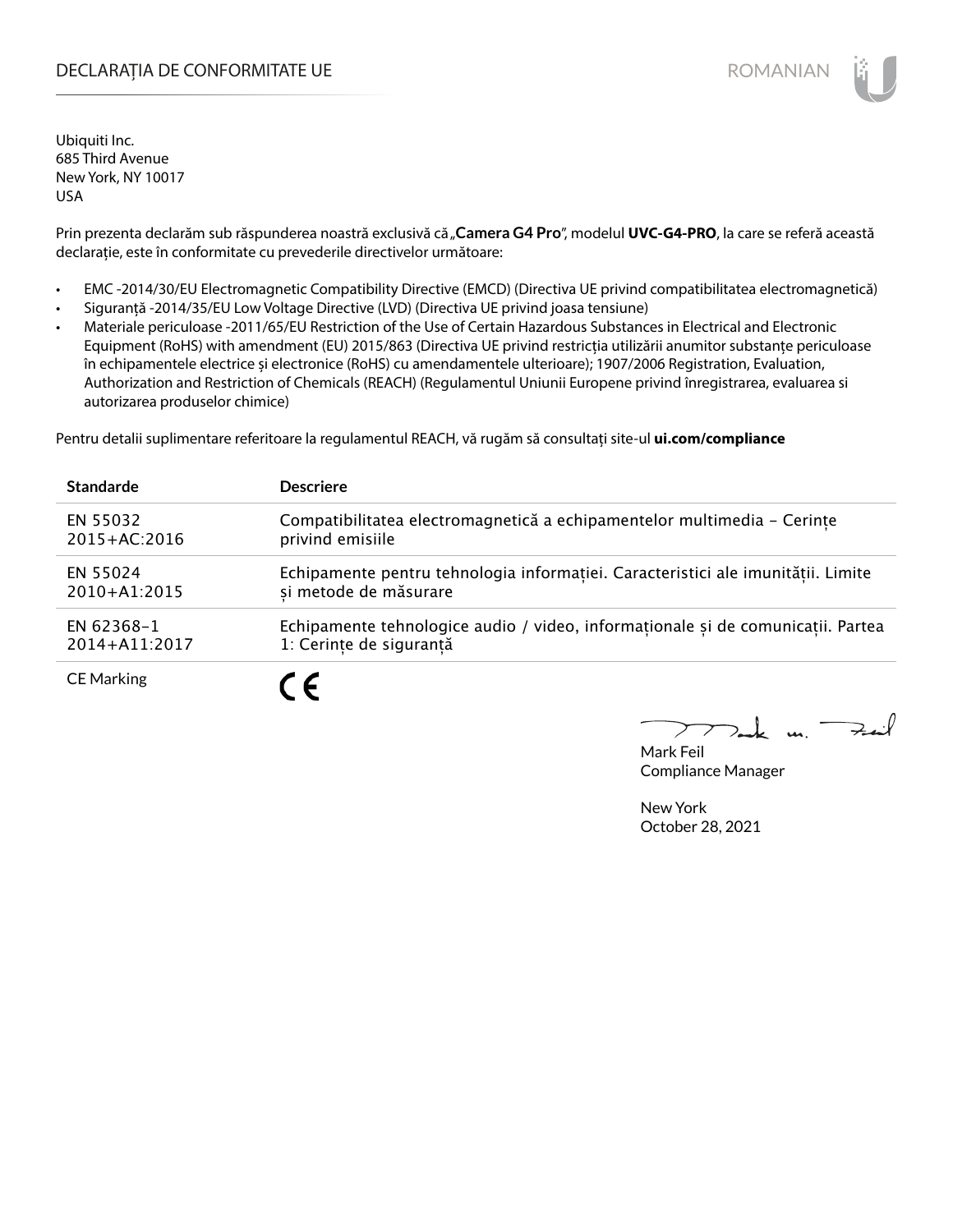# DEKLARACJA ZGODNOŚCI UE POLISH POLISH

Ubiquiti Inc. 685 Third Avenue New York, NY 10017 USA

Niniejszym oświadczam z naszą wyłączną odpowiedzialnością, że **Camera G4 Pro**, model **UVC-G4-PRO**, do którego odnosi się niniejsza deklaracja, jest zgodny z przepisami Dyrektyw

- EMC -2014/30/Dyrektywa Zgodności Elektromagnetycznej UE (EMCD)
- Bezpieczeństwo -2014/35/Dyrektywa Niskiego Napięcia UE (LVD)
- Materiały Niebezpieczne -2011/65/Restrykcje Dotyczące Użycia NIektórych Niebezpiecznych Substancji w Sprzęcie Elektrycznym i Elektronicznym UE (RoHS) ze zmianą (UE) 2015/863; 1907/2006 Rejestracja, Ocena, Zezwolenie i Restrykcje Dotyczące Chemikaliów (REACH)

Aby uzyskać dodatkowe informacje REACH, należy przejść do **ui.com/compliance**

| <b>Normy</b>      | <b>Opis</b>                                                                |
|-------------------|----------------------------------------------------------------------------|
| EN 55032          | Kompatybilność elektromagnetyczna sprzętu multimedialnego – Wymagania      |
| $2015 + AC:2016$  | emisyjne                                                                   |
| EN 55024          | Sprzęt technologii informatycznej - Charakterystyka odporności - Limity i  |
| $2010 + A1:2015$  | metody pomiarowe                                                           |
| EN 62368-1        | Audio/wideo, sprzęt technologii informatycznej i komunikacyjnej – Część 1: |
| 2014+A11:2017     | Wymagania dotyczące bezpieczeństwa                                         |
| <b>CE Marking</b> |                                                                            |

لأمدحة  $\mathbf{u}$ 

Mark Feil Compliance Manager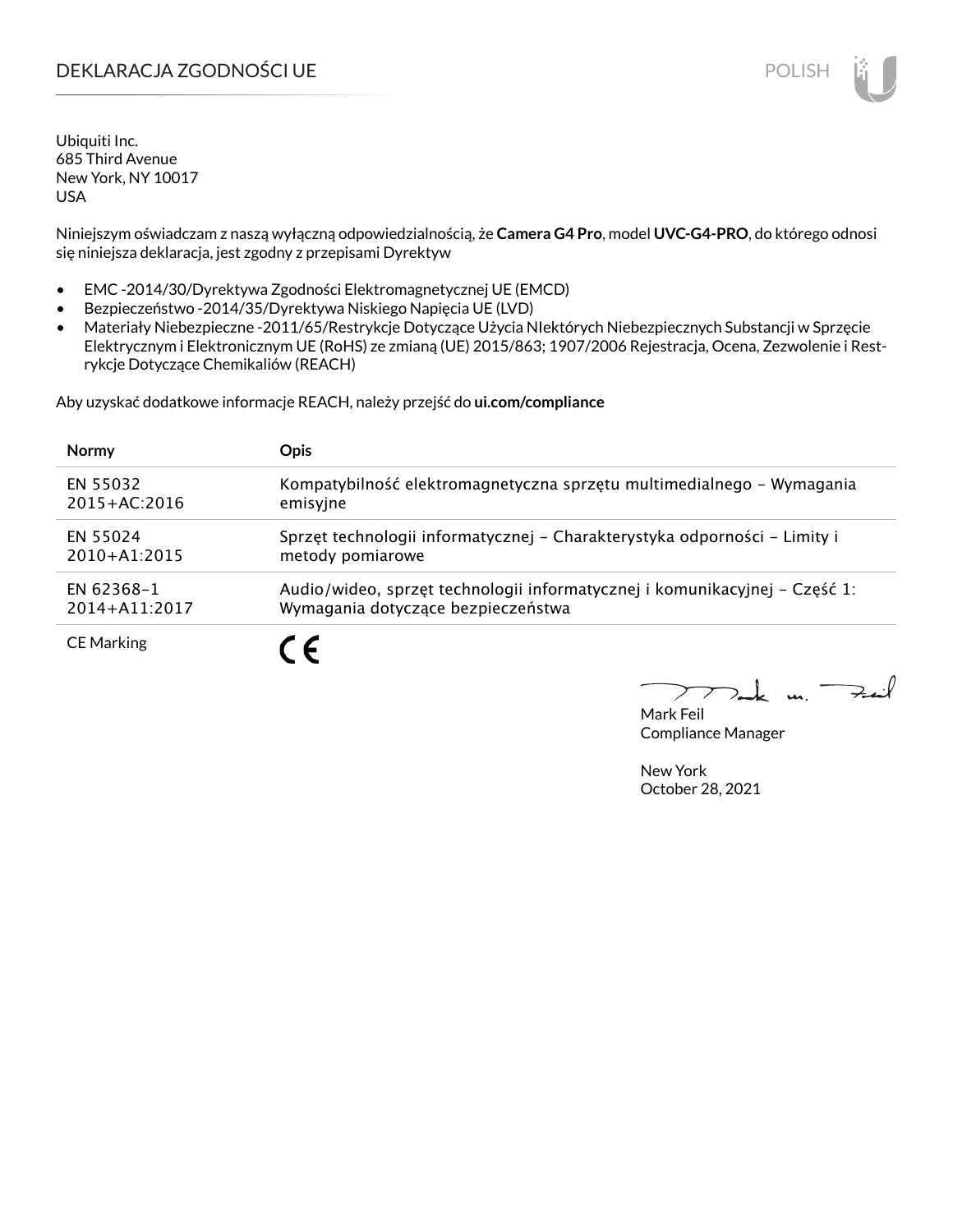# I**ZJAVA EU O SKLADNOSTI** SLOVENIAN

Ubiquiti Inc. 685 Third Avenue New York, NY 10017 USA

S tem dokumentom na lastno odgovornost izjavljamo, da je naprava **Camera G4 Pro**, model **UVC-G4-PRO**, na katerega se ta izjava nanaša, v skladu z določbami naslednjih direktiv:

- EMC -2014/30/EU Direktiva o elektromagnetni združljivosti (EMCD)
- Varnost -2014/35/EU Direktiva o nizkonapetostni opremi (LVD)
- Nevarne snovi -2011/65/EU Direktiva o omejevanju uporabe nekaterih nevarnih snovi v električni in elektronski opremi (RoHS) s spremembo (EU) 2015/863; 1907/2006 Uredba o registraciji, evalvaciji, avtorizaciji in omejevanju kemikalij (REACH)

Več podrobnosti o REACH uredbi si poglejte na **ui.com/compliance**

| <b>Standardi</b>  | <b>Opis</b>                                                                   |
|-------------------|-------------------------------------------------------------------------------|
| EN 55032          | Elektromagnetna združljivost večpredstavnostne opreme - Zahteve glede         |
| $2015 + AC:2016$  | elektromagnetnega sevanja                                                     |
| EN 55024          | Oprema za informacijsko tehnologijo - Karakteristike odpornosti proti motnjam |
| $2010+A1:2015$    | - Mejne vrednosti in merilne metode                                           |
| EN 62368-1        | Oprema za avdio/video, informacijsko in komunikacijsko tehnologijo – 1. del:  |
| $2014 + A11:2017$ | Varnostne zahteve                                                             |
| <b>CE Marking</b> | C E                                                                           |

 $k$  un  $\rightarrow$ 

Mark Feil Compliance Manager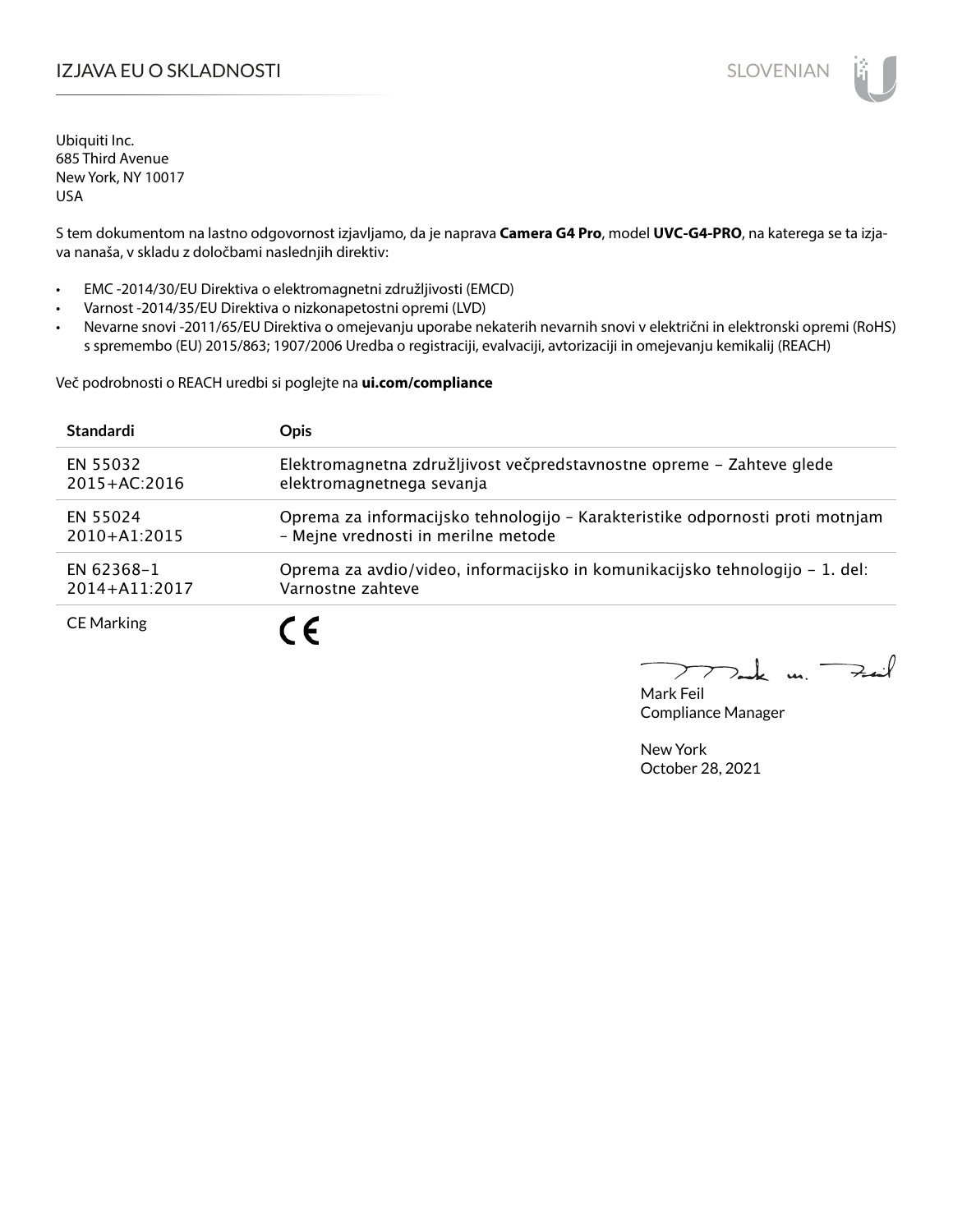

Διά του παρόντος δηλώνουμε με αποκλειστική ευθύνη μας ότι το **Camera G4 Pro**, μοντέλο **UVC-G4-PRO**, στο οποίο αναφέρεται η παρούσα δήλωση, είναι σύμφωνο με τις διατάξεις των Οδηγιών

- EMC Οδηγία Ηλεκτρομαγνητικής Συμβατότητας (EMCD) 2014/30/ΕΕ
- Ασφάλεια Οδηγία Χαμηλής Τάσης (LVD) 2014/35/ΕΕ
- Επικίνδυνα Υλικά Περιορισμός της Χρήσης Ορισμένων Επικίνδυνων Ουσιών σε Ηλεκτρικό και Ηλεκτρονικό Εξοπλισμό (RoHS) 2011/65/ΕΕ με τροποποίηση (ΕΕ) 2015/863. Καταχώριση, Αξιολόγηση, Εξουσιοδότηση και Περιορισμός Χημικών Ουσιών (REACH) 1907/2006

Για περισσότερες λεπτομέρειες σχετικά με το REACH, παρακαλούμε ανατρέξτε στη διεύθυνση **ui.com/compliance**

| Πρότυπα           | Περιγραφή                                                            |
|-------------------|----------------------------------------------------------------------|
| EN 55032          | Ηλεκτρομαγνητική συμβατότητα εξοπλισμού πολυμέσων - Απαιτήσεις       |
| $2015 + AC:2016$  | εκπομπών                                                             |
| EN 55024          | Εξοπλισμός τεχνολογίας πληροφοριών - Χαρακτηριστικά θωράκισης - Όρια |
| $2010 + A1:2015$  | και μέθοδοι μέτρησης                                                 |
| EN 62368-1        | Εξοπλισμός τεχνολογίας ήχου/εικόνας, πληροφορικής και επικοινωνιών - |
| $2014 + A11:2017$ | Μέρος 1: Απαιτήσεις ασφάλειας                                        |
| <b>CE Marking</b> |                                                                      |

 $k$  un  $\rightarrow$ ↗

Mark Feil Compliance Manager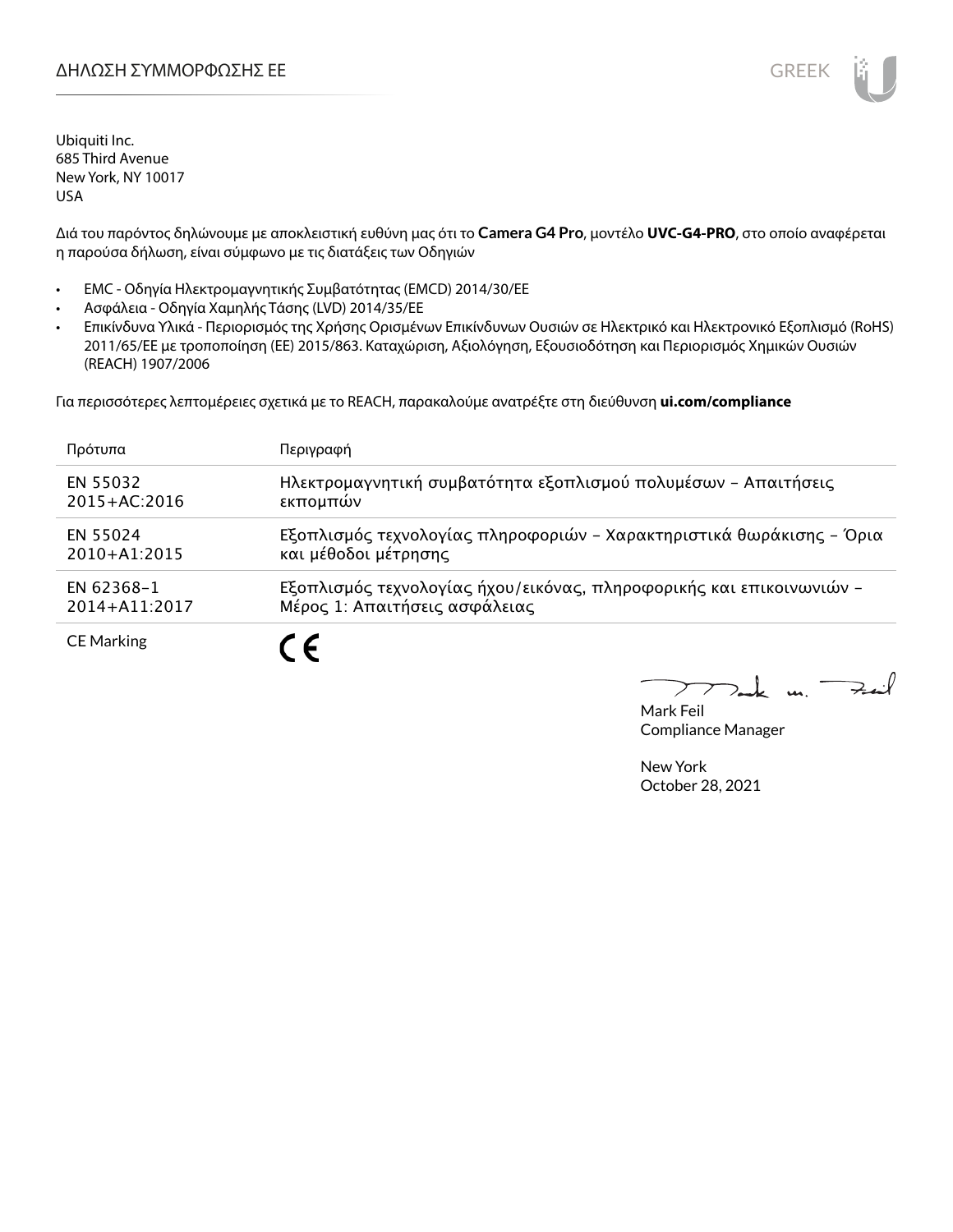# EÚ VYHLÁSENIE O SÚHLASE SLOVAK SLOVAK

Ubiquiti Inc. 685 Third Avenue New York, NY 10017 USA

Týmto prehlasuje, na našu výlučnú zodpovednosť, že **Camera G4 Pro**, model **UVC-G4-PRO**, ktorého sa toto vyhlásenie týka, je v súlade s ustanoveniami Smerníc

- EMC -2014/30/EÚ Smernica o Elektromagnetickej Kompatibilite (EMCD)
- Bezpečnosť -2014/35/EÚ Smernica o Nízkom Napätí (LVD)
- Nebezpečné Materiály -2011/65/EÚ Obmedzenie Používania Určitých Nebezpečných Látok v Elektrických a Elektronických Zariadeniach (RoHS) s dodatkom (EÚ) 2015/863; 1907/2006 Registrácia, Hodnotenie, Autorizácia a Obmedzenie chemikálií (REACH)

Ďalšie informácie o REACH môžete nájsť na **ui.com/compliance**

| Štandardy         | <b>Popis</b>                                                               |
|-------------------|----------------------------------------------------------------------------|
| EN 55032          | Elektromagnetická kompatibilita multimediálnych zariadení - emisné         |
| $2015 + AC:2016$  | požiadavky                                                                 |
| EN 55024          | Zariadenia informačných technológií – Charakteristiky odolnosti – Limity a |
| $2010+A1:2015$    | metódy merania                                                             |
| EN 62368-1        | Zariadenia audio/video, informačnej a komunikačnej technológie – časť 1:   |
| 2014+A11:2017     | Bezpečnostné požiadavky                                                    |
| <b>CE Marking</b> |                                                                            |

لأندجة  $\geq$  $\mathbf{u}$ 

Mark Feil Compliance Manager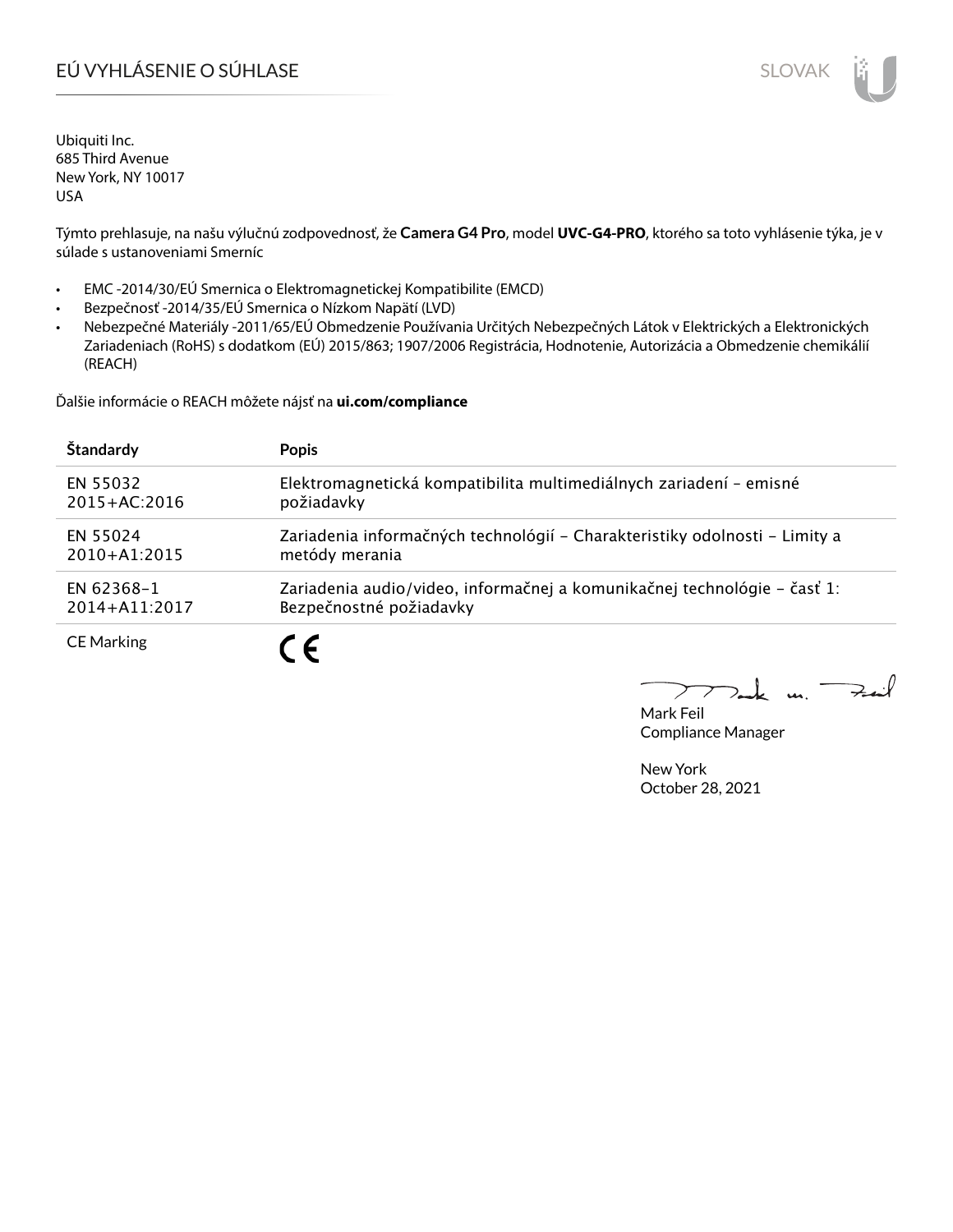# ES ATBILSTĪBAS DEKLARĀCIJA LATVIAN

Ubiquiti Inc. 685 Third Avenue New York, NY 10017 USA

Vienīgi uz savu atbildību deklarējam, ka iekārtas "**Camera G4 Pro**" modelis "**UVC-G4-PRO**", uz ko attiecas šī deklarācija, atbilst šādu direktīvu noteikumiem:

- elektromagnētiskā saderība 2014/30/ES Elektromagnētiskās saderības direktīva (EMCD);
- drošība 2014/35/ES Zemsprieguma direktīva (LVD);
- bīstami materiāli 2011/65/ES Atsevišķu bīstamu ķīmisko vielu izmantošanas ierobežojumi elektriskajās un elektroniskajās iekārtās (RoHS) ar grozījumu (ES) 2015/863; 1907/2006 Ķīmisko vielu reģistrēšana, novērtēšana, atļaušana un ierobežošana (REACH).

Papildinformāciju par REACH lūdzam skatīt tīmekļa vietnē **ui.com/compliance**

| <b>Standarti</b>             | <b>Apraksts</b>                                                                                                |
|------------------------------|----------------------------------------------------------------------------------------------------------------|
| EN 55032<br>$2015 + AC:2016$ | Multivides iekārtu elektromagnētiskā saderība - Emisijai piemērojamās prasības                                 |
| EN 55024<br>$2010+41:2015$   | Informācijas tehnoloģijas iekārtas - Traucējumnoturības raksturlielumi -<br>Robežvērtības un mērīšanas metodes |
| EN 62368-1<br>2014+A11:2017  | Audio/video, informācijas un komunikācijas tehnoloģiju aprīkojums - 1. daļa:<br>Drošības prasības              |
| <b>CE Marking</b>            |                                                                                                                |

m. Fail

Mark Feil Compliance Manager